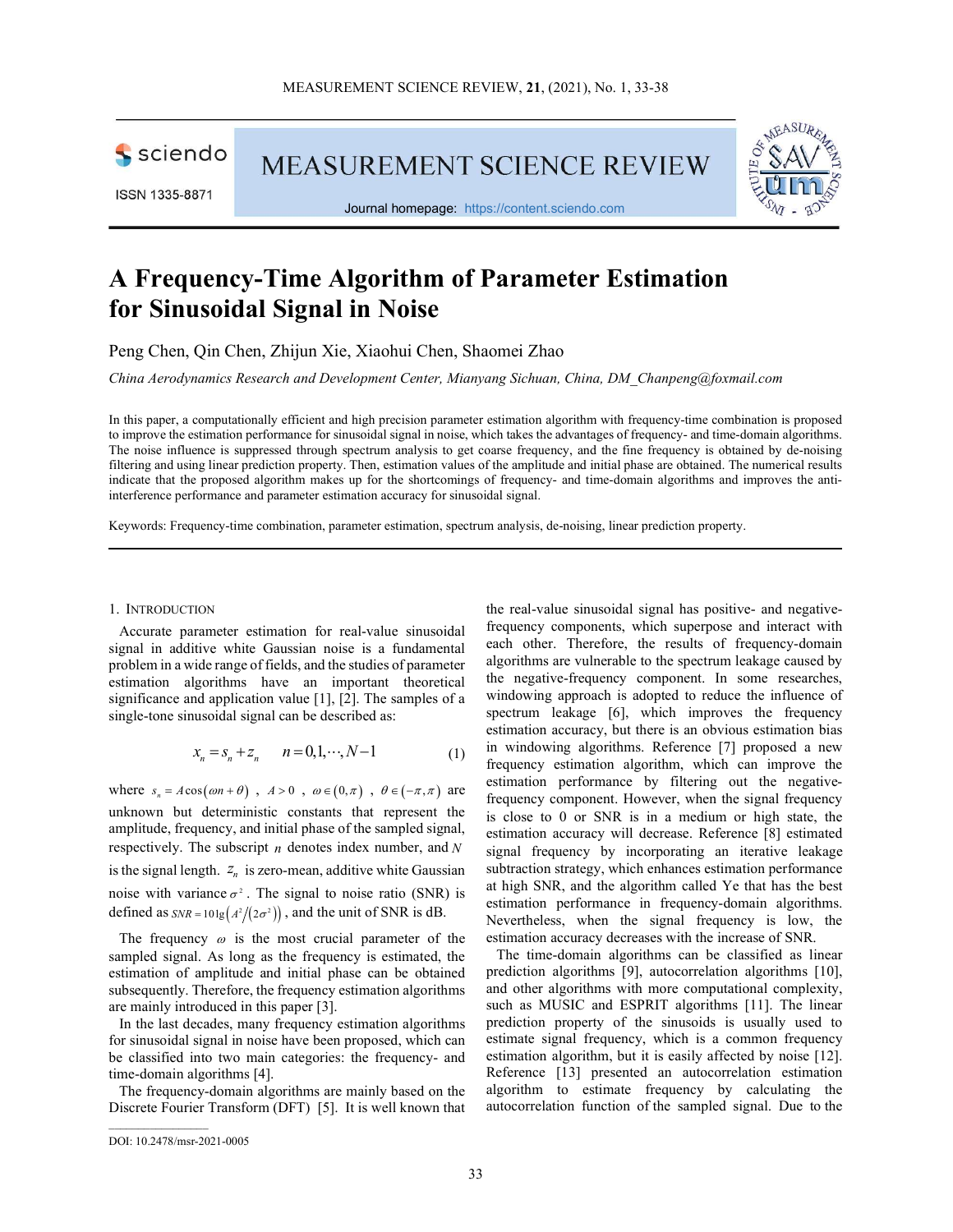influence of non-integer period sampling, the estimation accuracy is characterized by periodic deterioration. In order to overcome this drawback, the autocorrelation function is redefined in [14], where the algorithm is called PCA, which has the best frequency estimation accuracy in time-domain algorithms. However, the PCA has a high computation complexity, which reduces the real-time performance.

To sum up, the frequency-domain algorithms have the advantages of better anti-interference properties and real-time performance. However, the estimation accuracy decreases obviously because of the spectrum leakage influence under the condition of high SNRs or low frequencies. The timedomain algorithms are easily affected by noise and noninteger period sampling, but the estimation accuracy is better at high SNRs. In order to enhance the universality and improve the estimation performance for sinusoidal signal in noise, a novel parameter estimation algorithm is proposed in this paper, which combines the advantages of frequency- and time-domain algorithms and overcomes their shortcomings.

The rest of the paper is organized as follows: In Sec. 2, we give the detailed estimation procedure. In Sec. 3, we analyze the computational complexity of the proposed algorithm and compare it with other excellent algorithms. In Sec. 4, the estimation performance of the proposed algorithm is verified by numerical simulations. Finally, the full text is summarized in Sec. 5.

## 2. NEW ESTIMATION ALGORITHM

The proposed estimator is realized in two steps: coarse estimation and fine estimation. In the first stage, to suppress the noise influence, the sampled signal is processed by spectrum analysis, and the coarse frequency is pre-estimated. In the second stage, the noise is further mitigated through a de-noising filter, and the fine frequency is estimated by linear prediction property. Then, the estimation values of amplitude and initial phase are obtained. It is worth noting that the fine estimation procedure of frequency was proposed in [15], which was called STMB and was designed for damped sinusoidal signal with single-tone in noise. When STMB is directly used to process the signal in this paper, the parameter accuracy is poor under low SNR condition. The parameter accuracy can be improved by adding iterations, but the computation complexity will increase significantly. The proposed algorithm uses the idea of STMB to improve the parameter estimation accuracy, and the results compared with STMB will be discussed in the next section.

## A. Coarse estimation

To improve the calculation resolution, we append N zero points after the sampled signal  $x_n$ , and the zero-padding signal is  $x_{2N} = [x_0, x_1]$ ,  $x_{N-1}, 0, 0, L, 0$  . Then, the  $x_{2N}$  is processed by 2N-point fast Fourier transform (FFT), and the index number  $k_0$  is obtained.

$$
Y_0(k) = DFT(x_{2N}) \quad k = 1, 2, L \, , N-1 \tag{2}
$$

$$
k_0 = \arg \max |Y_0(k)|^2 \tag{3}
$$

where argmax( $\bullet$ ) denotes the argument of the maximum value of function  $\bullet$ .

Then, the coarse frequency  $\hat{\omega}_0$  is calculated by:

$$
\hat{a}_0 = k_0 \frac{\pi}{N} \tag{4}
$$

Where  $\hat{\bullet}$  is the estimation value of  $\bullet$ .

After adding zero signal to sampled signal, the coarse frequency estimation becomes more accurate. However, the computation cost increases. To solve this drawback, a fast procedure to get  $k_0$  is designed. Firstly, the sampled signal is processed by N-point FFT directly, and the index number is assumed as  $k_1$ .

$$
Y_1(k) = DFT(x_n) \quad k = 1, 2, L \, , N/2 - 1 \tag{5}
$$

$$
k_1 = \arg \max |Y_1(k)|^2 \tag{6}
$$

There is no doubt that  $k_0$  equals one of  $2(k_1 - 0.5)$ ,  $2k_1$  and  $2(k_1 + 0.5)$ .

Then, the index number  $k_2$  of the highest magnitude of three points spectrum,  $Y_1(k_1 - 0.5)$ ,  $Y_2(k_1)$ , and  $Y_3(k_1 + 0.5)$ , can be obtained.

Finally, the  $k_0$  is computed by  $k_0 = 2k$ ,

In addition, the computational complexity of two procedures will be analyzed in the next section.

## B. Fine estimation

According to the linear prediction property of sinusoidal signal, the noiseless signal  $s_n$  can be expressed as: According to the linear prediction property of sinusoidal<br>signal, the noiseless signal  $s_n$  can be expressed as:<br> $s_n = 2 \cos(\omega) s_{n-1} - s_{n-2}$  (7)<br>and the prediction coefficient *a* is:<br> $a = 2 \cos(\omega)$  (8)<br>When the coarse estimat

$$
s_n = 2\cos(\omega)s_{n-1} - s_{n-2} \tag{7}
$$

and the prediction coefficient  $a$  is:

$$
a = 2\cos(\omega) \tag{8}
$$

When the coarse estimation value of frequency is acquired, the initial value of  $a$  is obtained.

To decrease the noise influence, a de-noising filter is designed in [15], and the transfer function is:

rum, *Y*<sub>2</sub>(*k*<sub>1</sub> −0.5), *Y*<sub>2</sub>(*k*<sub>1</sub>), and *Y*<sub>2</sub>(*k*<sub>1</sub> + 0.5), can be

\nso computed by *k*<sub>0</sub> = 2*k*<sub>2</sub>.

\nthe computational complexity of two

\ne analyzed in the next section.

\non

\nthe linear prediction property of sinusoidal

\nless signal *s*<sub>n</sub> can be expressed as:

\n
$$
s_n = 2 \cos(\omega) s_{n-1} - s_{n-2}
$$
 (7)

\non coefficient *a* is:

\n
$$
a = 2 \cos(\omega)
$$
 (8)

\ne estimation value of frequency is acquired, *f a* is obtained.

\nthe noise influence, a de-noising filter is and the transfer function is:

\n
$$
H(z) = \frac{1}{1 - az^{-1} + z^{-2}}
$$
 (9)

\ne z transform on both sides of (7), 
$$
1 - az^{-1} + z^{-2}
$$
 (8)

\n100

According to the z transform on both sides of (7),

$$
(1 - az^{-1} + z^{-2})S(z) = 0
$$
 (10)

 $S(z) = \frac{b_0 + b_1 z^{-1}}{1 - az^{-1} + z^{-2}}$  $\overline{-1}$  $\lambda = \frac{b_0 + b_1 z^{-1}}{1 - a z^{-1} + z^{-2}}$ ,  $b_0 = A \cos \theta$ ,  $b_1 = -A \cos(\omega - \theta)$ .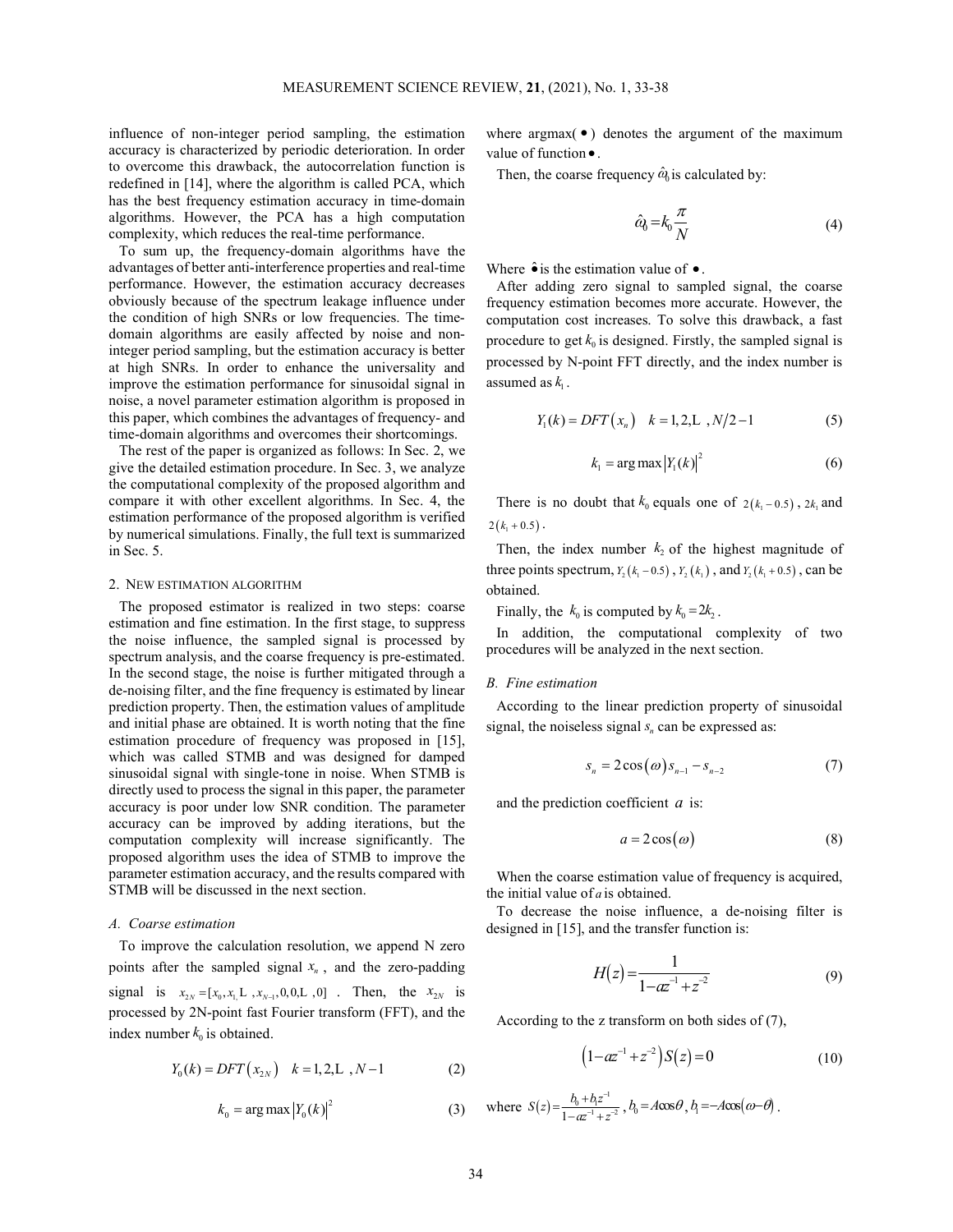The sampled signal  $x_n$  can be expressed as:

$$
x_n + x_{n-2} = a x_{n-1} + b_0 \delta_n + b_1 \delta_{n-1} + z_n \tag{11}
$$

where  $\delta_n$  denotes the unit impulse signal.

Computing N samples of the filter's impulse response  $u_n = H\{\delta_n\}$  and de-noising the sampled signal  $v_n = H\{x_n\}$ , the filtered signals  $v_n$  and  $u_n$  fulfill the relationship:

$$
v_n + v_{n-2} = av_{n-1} + b_0 u_n + b_1 u_{n-1} + z_n \tag{12}
$$

For an N-point sampled signal, the prediction matrix can be constructed by linear prediction property.

$$
\begin{bmatrix} v_0 + 0 \\ v_1 + 0 \\ M \\ v_{N-1} + v_{N-3} \end{bmatrix} = \begin{bmatrix} 0 & u_0 & 0 \\ v_0 & u_1 & u_0 \\ M & M & M \\ v_{N-2} & u_{N-1} & u_{N-2} \end{bmatrix} \begin{bmatrix} a \\ b_0 \\ b_1 \end{bmatrix} + \begin{bmatrix} z_0 \\ z_1 \\ M \\ z_{N-1} \end{bmatrix}
$$
(13)

After filtering, the noise values become small, i.e.  $z_n \approx 0$ . Then, the prediction coefficients can be calculated by the least squares method, and the fine frequency is obtained according to (8).

$$
\hat{\omega} = \cos^{-1}(a/2) \tag{14}
$$

According to the estimation value of frequency, the complex amplitude can be calculated by an iterative procedure to suppress the spectrum leakage influence.

$$
c = \frac{1}{N} \sum_{n=0}^{N-1} \left( x_n - c^* e^{-i\hat{\omega}n} \right) e^{-i\hat{\omega}n}
$$
 (15)

where  $c = \frac{A}{2}e^{i\theta}$ ,  $c^* = \frac{A}{2}$  $c^* = \frac{A}{2}e^{-i\theta}$ , and the initial value of  $c^*$  is 0.

Thus, the estimation values of amplitude and initial phase are obtained.

$$
\begin{cases}\n\hat{\theta} = \angle c \\
\hat{A} = 2|c|\n\end{cases}
$$
\n(16)

where  $\bullet$  and  $\angle\bullet$  denote the modulus and angle of complex  $\bullet$ , respectively.

The detailed procedure of the proposed algorithm can be summarized as follows:

1. The coarse frequency is calculated by (4), to obtain the initial prediction coefficient.

2. The precision prediction coefficient is calculated by (13).

3. The fine frequency is estimated by (14), and the fine initial phase and amplitude are obtained subsequently by (15) and (16).

## 3. COMPUTATION COMPLEXITY ANALYSIS

In this section, the computational complexity of frequency estimation is analyzed, and the comparison results with other excellent algorithms are presented in Table 1. and Fig.1.

multiplication is  $2N \log_2 + 6N$ . Hence, the N-point F<br>
signal, the prediction matrix can be procedure reduces the computational cast significantly. The<br>
light property.<br>
light  $u_0 = 0$  and the server difference is exerced In the analysis, we neglect the operations where the complexity is Ο(1). Firstly, we analyze the computation cost of 2N-point FFT procedure and N-point FFT procedure for finding index number  $k_0$ . For 2N-point FFT, the addition is  $6N \log_2^{2N}$  and multiplication is  $4N \log_2^{2N}$ . Whereas, for N-point FFT procedure, the addition is  $3N \log_2 N + 4N$  and the multiplication is  $2N \log_2 N + 6N$ . Hence, the N-point FFT procedure reduces the computational cost significantly. The PCA needs more additions and multiplications than other algorithms, because autocorrelation functions are calculated several times in the frequency coarse estimation stage. In addition, the PCA needs to construct the reference signal, which will calculate 2N sine/cosine functions. The Ye and STMB belong to iterative algorithms, and the iteration times of Ye and STMB are fixed to 3 and 2 for convergence according to the references, respectively. The Ye uses the FFT algorithm and calculates some iterative interpolation procedures, so the additions and multiplications are smaller than those of the PCA. However, the Ye needs to calculate complex-value exponential that requires two sine/cosine calculations for one operation, which increases the complexity. Because STMB needs to calculate the prediction matrix, the additions and multiplications are slightly higher than those of Ye, and are also smaller than those of PCA. Although the proposed algorithm uses the idea of STMB, our approach does not need iterative calculation. The computational cost of the new algorithm is slightly bigger than that of Ye, but is smaller than those of PCA and STMB. Therefore, the proposed algorithm is computationally efficient. for the reference, respectively. In P t uses the state of exercise, respectively. In Fer these total<br>ugorithm and calculates some iterative intervaluation are smaller ose of the PCA. However, the Ye needs to calculate<br>tio



Fig.1. Comparisons of the computational complexity. a) and b) show the comparisons of additions and multiplications computations, respectively.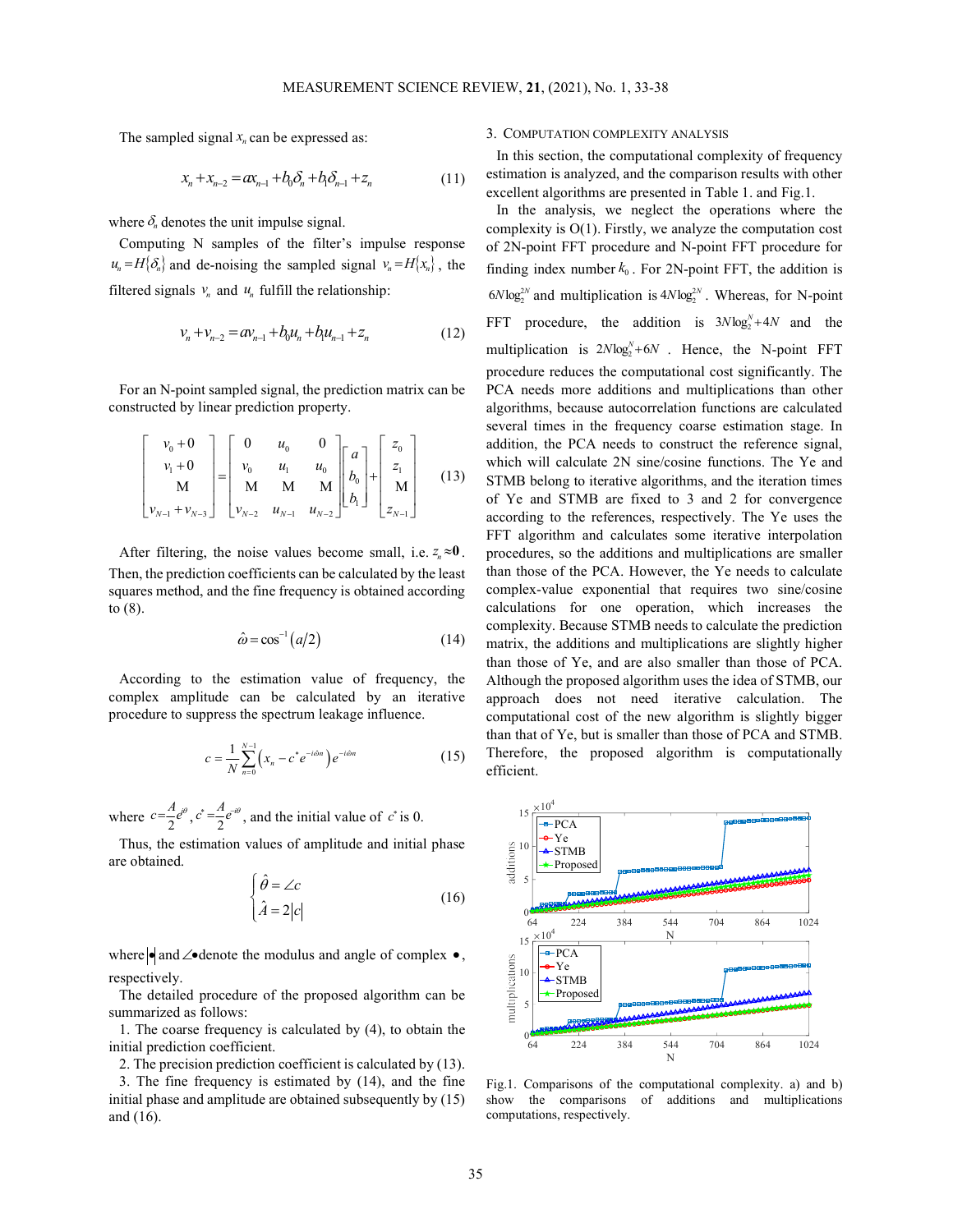algorithm  $\vert$  additions  $\vert$  multiplications  $\vert$  Sine/cos  $PCA<sup>[15]</sup>$  $3 \times 2^M \left[\log_2^{2N}\right]$  $+2^{M} + 3N$  $2^{M+\!1}[\log_2^{2N}]$  $+2^{M+1}$  + 41N/3 N Ye[7]  $3N \log_2^N + 18N$   $2N \log_2^N + 27N$  18N  $STMB$  63N 66N 6 Proposed  $3N \log_2 N + 25N$  2 $N \log_2 N + 28N$  4N

Table 1. Comparison of the computation complexity.

where  $M = [\log_2^{2N}] + 1$ .

#### 4. NUMERICAL RESULTS

To verify the estimation performance of the proposed algorithm, the simulations are carried out under different conditions. The results are compared with those of PCA, Ye, and STMB. Meanwhile, the Cramer-Rao lower bound (CRLB) is used as a test standard [16], and the CRLB of the frequency, initial phase, and amplitude estimation values of real-value sinusoidal signal are:

$$
\begin{cases}\n\text{var}(\hat{\omega}) \ge \frac{12}{N(N^2 - 1)SNR} \\
\text{var}(\hat{\theta}) \ge \frac{2(2N - 1)}{N(N + 1)SNR} \\
\text{var}(\hat{A}) \ge \frac{A^2}{NSNR}\n\end{cases}
$$
\n(17)

In these tests, we fix  $A=1$ ,  $N=128$ , and  $\theta$  is random from  $-\pi$  to  $\pi$ . The mean square errors (MSEs) of the estimated parameter value are calculated over 5000 Monte Carlo simulations.

Variable SNRs: we first examine the frequency estimation performance versus SNRs, varying from -10 to 50 dB, in steps of 2 dB. In addition,  $k_0 = 2$ , and  $\delta$  is random from -0.5 to 0.5. The numerical results are shown in Fig.2.



Fig.2. MSEs of  $\hat{\omega}$  versus SNRs.

Our approach outperforms the other algorithms, and the MSEs are extremely close to the CRLB when SNRs > -4 dB. The estimation results of STMB designed for damped sinusoidal signal are close to CRLB in middle or high SNRs, but the anti-interference performance is very poor when SNRs < 15 dB. The Ye performs well at low SNRs, but it is characterized by MSEs saturation when SNRs > 30 dB. The PCA algorithm suffers from the interference, and there is an estimation deviation with CRLB about 3 dB.

Variable frequencies: Then, we verify the frequency estimation performance versus frequencies, varying from  $0.025\pi$  to  $0.5\pi$ , in steps of  $0.025\pi$ , and  $SNR = 10dB$ . The numerical results are shown in Fig.3.



Fig.3. MSEs of  $\hat{\omega}$  versus  $\omega$ .

Our approach has considerable estimation accuracy, and is better than other ones for all frequencies. The estimation performance of STMB is not good at low frequencies, and the estimation effect meliorates with the increase of frequencies. The PCA also has a low estimation accuracy at low frequencies when  $\omega \leq 0.1\pi$ , and there is an estimation deviation at medium and high frequencies. In addition, Ye has a good estimation performance, but it is a little worse than our approach.

Variable initial phase: Then, we vary the initial phase to examine estimation performance of the initial phase, ranging PCA  $\parallel$  from  $-\pi$  to  $\pi$ , in steps of  $\pi/30$ ,  $k_0 = 2$ , and  $\delta = 0.2$ . In addition,  $\begin{array}{c|c}\n \text{Ye} & \text{SNR} = 5 \text{ dB or SNR} = 40 \text{ dB, and the numerical results are}\n\end{array}$ Proposed | shown in Fig.4., respectively. STMB  $\begin{bmatrix} 1 \\ 0 \end{bmatrix}$  SNR = 5 dB or SNR = 40 dB, and the num

> In high SNRs condition, the proposed algorithm has a better initial phase estimation performance than those of other algorithms. The estimable range of initial phase is reduced slightly with the decrease of SNRs, but the estimation results are closer to CRLB than to other ones. The phase estimation range of STMB is restricted in high SNRs, and the estimation performance sharply declines in low SNRs. The PFM proposed in [13] is an excellent time-domain algorithm for phase estimation, but estimation effect is not good when the signal frequency is small. The frequency-domain algorithm, Ye, is close to CRLB when SNR is low because of the good anti-interference performance, but periodicity in the MSEs behavior is evident at high SNRs.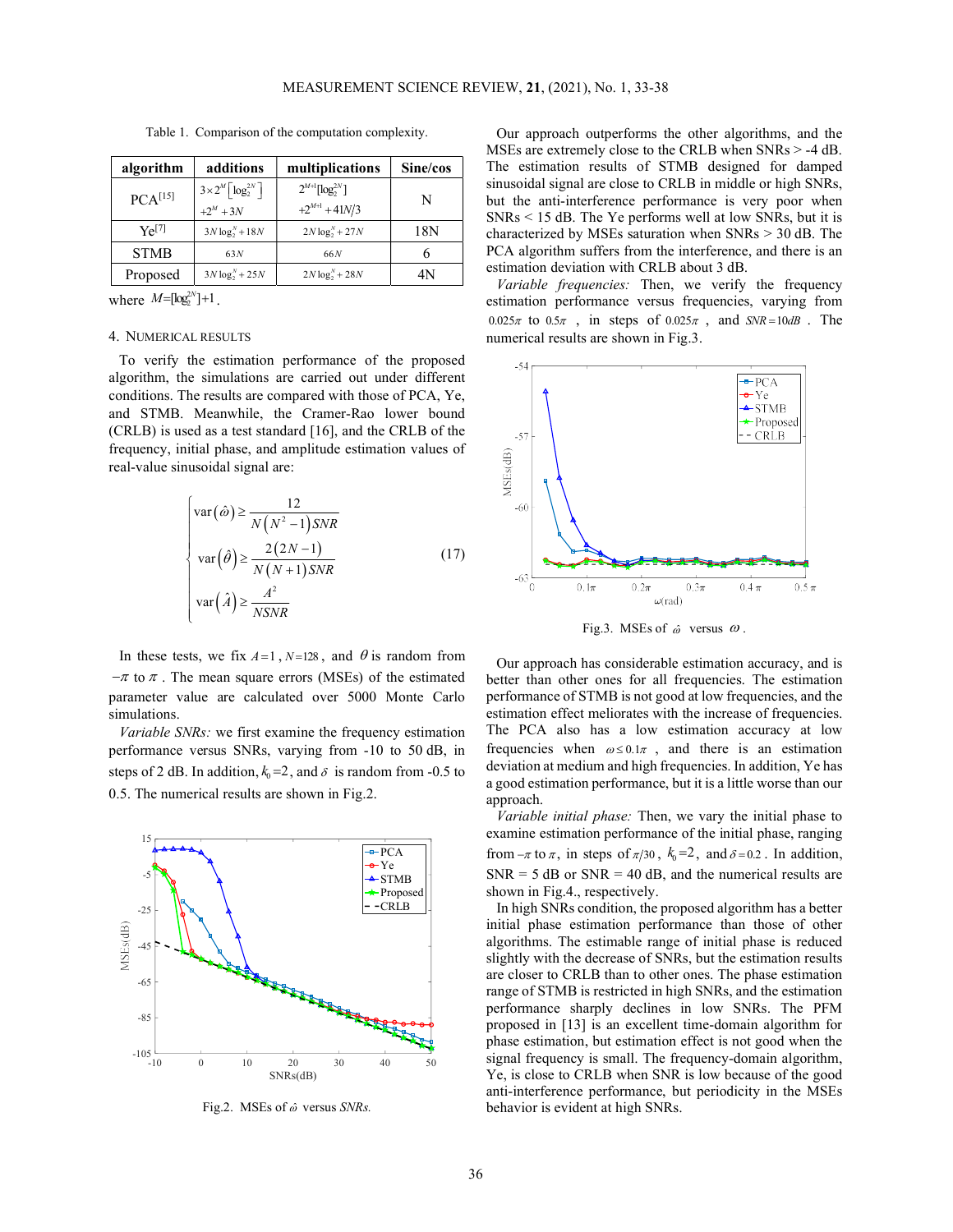

Fig.4. MSEs of  $\hat{\theta}$  versus  $\theta$  when SNR = 5 dB and SNR = 40 dB.

Variable SNRs: Finally, let us consider variable SNRs to verify the amplitude estimation performance, ranging from - 10 to 50 dB, in steps of 2. In addition,  $k_0 = 2$ ,  $\delta = 0.2$ , and  $\theta$  is random from  $-\pi$  to  $\pi$ . The test results are shown in Fig.5.



Fig.5. MSEs of  $\hat{A}$  versus. SNRs.

In low SNRs, our approach has a little estimation gap with  $\overline{PFM}$   $\overline{PFM}$   $\overline{P}$   $\overline{P}$   $\overline{P}$   $\overline{P}$   $\overline{P}$   $\overline{P}$   $\overline{P}$   $\overline{P}$   $\overline{P}$   $\overline{P}$   $\overline{P}$   $\overline{P}$   $\overline{P}$   $\overline{P}$   $\overline{P}$   $\overline{P}$   $\overline{P}$   $\overline{P}$   $\overline{P}$   $\overline{P}$   $\overline{P}$   $\overline{P}$   $\over$  $Y_e$  increases. Meanwhile, Ye has less effective estimation results STMB  $\int_{\mathbb{R}}^{\mathbb{R}}$   $\int_{\mathbb{R}}^{\mathbb{R}}$  strum because of spectrum leakage in high SNRs. The estimation Proposed  $\begin{bmatrix} a & b \\ c \end{bmatrix}$  is the contract of PCA and STMB are affected by noise, and STMB has an obvious estimation deviation with CRLB. CRLB  $\begin{vmatrix} 1 & 1 & 1 \end{vmatrix}$  itsuits of I CA and STIVID are

## 5. CONCLUSION

In this paper, a novel parameter estimation algorithm is proposed to reduce the noise influence and to improve the estimation performance. The proposed algorithm makes full use of the advantages of frequency- and time-domain algorithms. The noise influence is suppressed by FFT of  $f_{-\pi}$  -3 $\pi$ /4 - $\pi$ /2 - $\pi$ /4  $\pi$  /2 3 $\pi$ /4  $\pi$  frequency-domain algorithms and de-noising filtering of time-domain algorithms and the estimation performance is further improved by linear prediction property. Although the algorithm is simple, the idea is novel.

> The numerical results indicate that the frequency estimation performance of the proposed algorithm is superior to other<br>
> Ye  $STMB$   $\uparrow$  excellent frequency- and time-domain algorithms under Proposed different conditions. The anti-interference and real-time performance are enhanced, and the MSEs of the frequency CRLB estimation values achieve the CRLB. Especially, when the signal frequency is low and the SNRs are high, the estimation advantage becomes more obvious. Meanwhile, the estimation accuracy of initial phase and amplitude are better than the other ones.

## ACKNOWLEDGMENT

 $T_{\pi}$  -3 $\pi$ /4 - $\pi$ /2 - $\pi$ /4 0  $\pi$ /4  $\pi$ /2 3 $\pi$ /4  $\pi$  The study is supported by National Natural Science Foundation of China (NNSFC) (Grant Nos. 61871402 and 61601493), National key Research and Development Plan of China (Grant Nos. 2018YFB2003900), and Foundation of State Key Laboratory of Aerodynamics (SKLA2019040202).

> The authors would like to thank all the anonymous reviewers for their constructive comments and suggestions which were helpful to improve the letter.

## **REFERENCES**

- [1] Tu, Y.Q., Shen, Y.L., Zhang, H.T., Li, M. (2016). Phase and frequency matching-based signal processing method for Coriolis mass flowmeters. Measurement Science Review, 16 (2), 61-66.
- $\begin{array}{c|c}\n\text{PCA} \\
\text{Ye} \\
\text{I2} \\
\text{Shen, Y.L., Tu, Y.Q. (2016). Correlation theory-based}\n\end{array}$ STMB **EXAMPLE** Signal processing method for CMF signals. Proposed Measurement Science and Technology, 27 (6), 065006.  $Y_e$   $\begin{bmatrix} 2 \end{bmatrix}$  Snen, Y.L., IU,
	- [3] Tu, Y.Q., Shen, T.A. Zhang, H.T., Li, M. (2014). Two new sliding DTFT algorithms for phase difference measurement based on a new kind of windows. Measurement Science Review, 14 (6), 350-356.
	- [4] Sun, J., Aboutanios, E., Smith, D., Fletcher, J. (2020). Robust frequency, phase, and amplitude estimation in power systems considering harmonics. IEEE Transaction on Power Delivery, 35 (3).
	- [5] Jafarpisheh, B., Madani, S.M., Shahrtash, S.M. (2017). A new DFT-based phasor estimation algorithm using high-frequency modulation. IEEE Transaction on Power Delivery, 32 (6), 2416-2423.